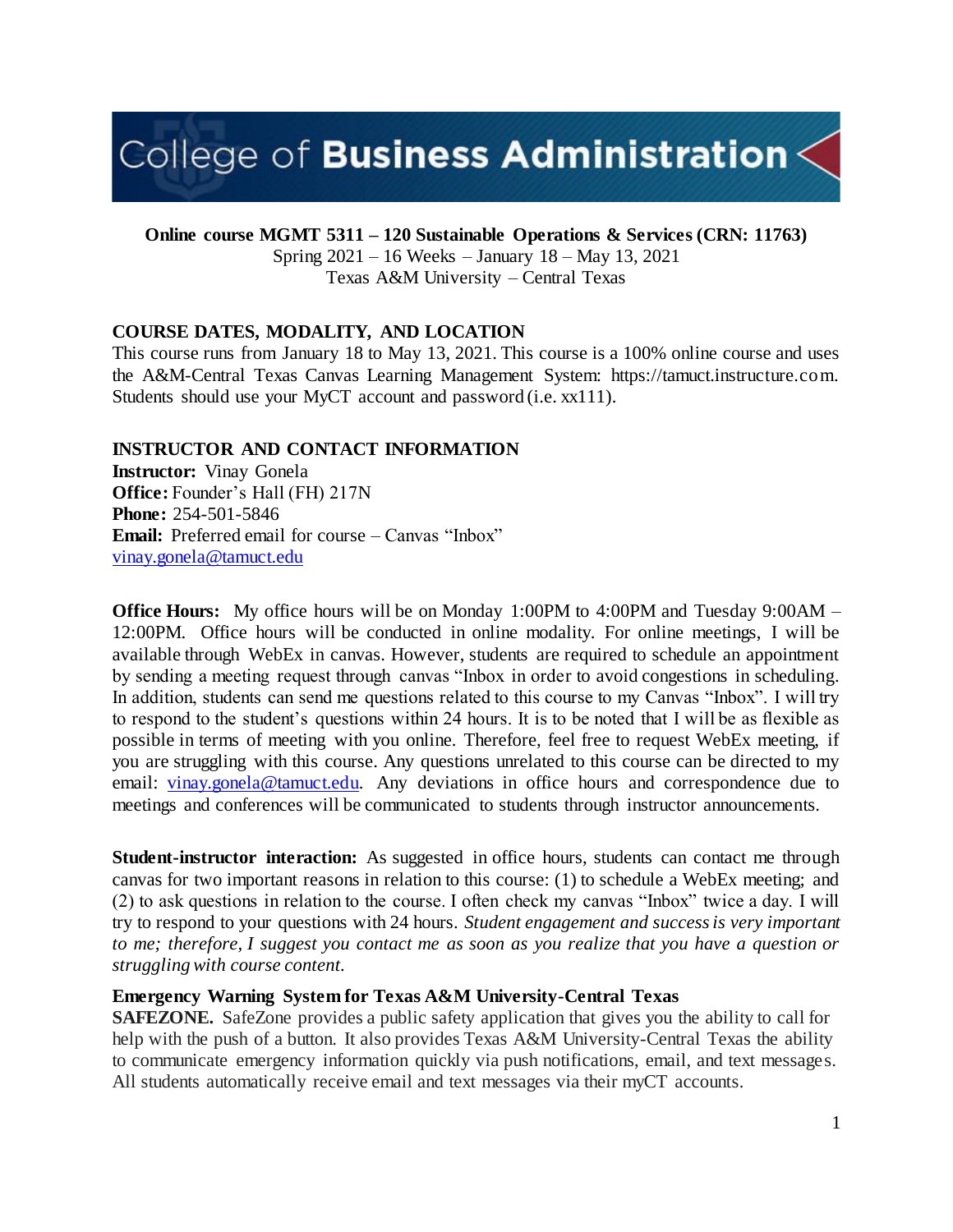Downloading SafeZone allows access to push notifications and enables you to connect directly for help through the app.

You can download SafeZone from the app store and use your myCT credentials to log in. If you would like more information, you can visit the **[SafeZone](http://www.safezoneapp.com/)** website [www.safezoneapp.com].

To register SafeZone on your phone, please follow these 3 easy steps*:*

- 1. Download the SafeZone App from your phone store using the link below:
	- o [iPhone/iPad:](https://apps.apple.com/app/safezone/id533054756) [https://apps.apple.com/app/safezone/id533054756]
	- o [Android Phone / Tablet](https://play.google.com/store/apps/details?id=com.criticalarc.safezoneapp) [https://play.google.com/store/apps/details?id=com.criticalarc.safezoneapp]
- 2. Launch the app and enter your myCT email address (e.g. {name}@tamuct.edu)
- 3. Complete your profile and accept the terms of service

**Course Overview and description:** This course focuses on providing students with a broad understanding and knowledge of operations and service management concepts. Emphasis will be placed on incorporating various aspects of sustainability, while designing, managing and controlling business operations and services. In addition, students will be exposed to several analytical tools, models and methodologies that are necessary to design, develop and evaluate various sustainable business operations. Prerequisites: Management and Statistics Leveling.

**Course Learning Objective (CLO):** All the course objectives can be achieved by mastering each weekly objective. At the end of the course, students meet the CLOs by achieving acceptable grade of 633.5 points (70%) or above for the entire course.

CLO 1: Identify and explain effectively the dynamics of operations and services in various business operations

CLO 2: Demonstrate the effective use of operations and service management concepts, models, tools, and methodologies related to both manufacturing and services-based organizations

CLO 3: Apply decision making and analytical skills to solve operations and service-related problems

CLO 4: Explain sustainability concepts comprehensively as applied to business operations and services

CLO 5: Use sustainability while analyzing operations and services and Vice versa

CLO 6: Design sustainability driven business operations and services

**Week based Student Learning Outcomes (W\_SLO):** W\_SLO enable students to master the skills in each chapter. Gaining proficiency in each of the week's objective will enable students achieve CLOs. Students gain proficiency by achieving an acceptable grade of 633.5 points (70%) or above for the entire course.

**Week 1 (CLO4):** After completing this week, students should be able to:

W1\_SLO 1.1: Define the term Sustainability

W1\_SLO 1.2: Explain triple bottom line in sustainability

**Week 2 (CLO1, CLO2, CLO3, CLO6):** After completing this week, students should be able to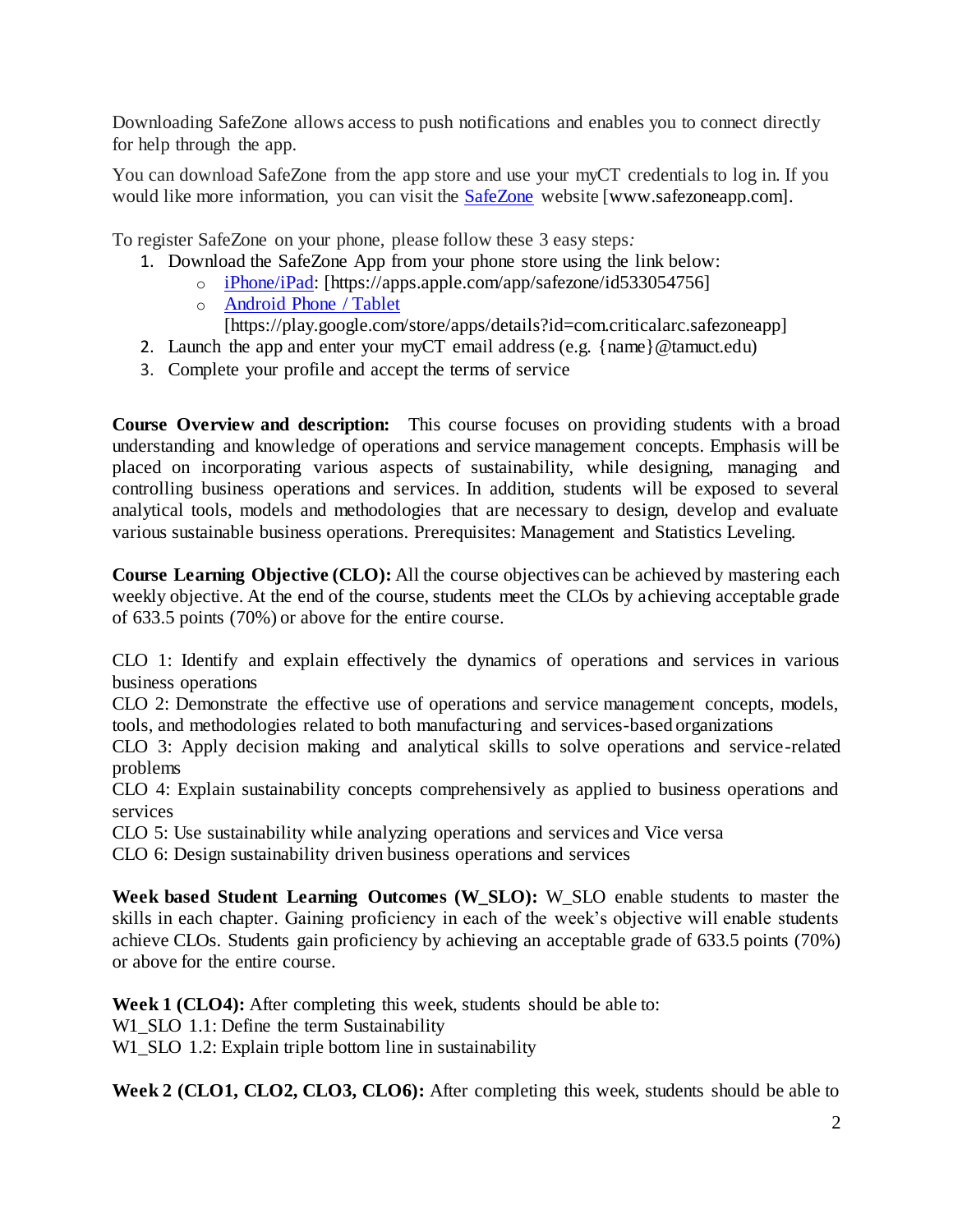do:

- W2\_SLO 2.1: Define Operations management
- W<sub>2</sub> SLO 2.2: Explain the distinction between goods and services
- W<sub>2</sub>\_SLO 2.3: Explain the difference between production and productivity
- W<sub>2</sub> SLO 2.4: Compute single factor and multi factor productivity
- W<sub>2</sub>\_SLO 2.5: Identify critical variables in enhancing productivity

W2\_SLO 2.6: Explain how stakeholder engagement increases productivity, sustainability and profit

## **Week 3 (CLO 1, CLO 2, CLO 3, CLO 4, CLO 6):** After completing this week, students should be able to do:

- W3\_SLO 3.1: Define mission and strategy
- W3\_SLO 3.2: Identify three strategic approaches to competitive advantage
- W3 SLO 3.3: Understand the significance of key success factors and core competencies
- W<sub>3</sub>\_SLO 3.4: Use factor rating to evaluate both country and outsource providers
- W<sub>3</sub>\_SLO 3.5: Identify and explain four global operations strategy options
- W<sub>3</sub> SLO 3.6: Develop factor rating method to determine sustainable business

**Week 4 (CLO 3):** After completing this week, students should be able to do:

W<sub>4</sub>\_SLO 4.1: Use Gantt chart for scheduling

- W4 SLO 4.2: Draw activity-on-activity (AOA) networks
- W4 SLO 4.3: Complete forward and backward passes for a project

W4\_SLO 4.4: Determine a critical path for a project

W<sub>4</sub> SLO 4.5: Calculate the variances of the activity times

**Week 5 (CLO 2, CLO 3, CLO 5):** After completing this week, students should be able to do:

W<sub>5</sub> SLO 5.1: Understand the three time horizons and which models apply for each

- W5\_SLO 5.2: Explain when to use each of the four qualitative models
- W<sub>5</sub> SLO 5.3: Apply the naïve, moving average, exponential and trend methods
- W5 SLO 5.4: Compute Mean absolute deviation and mean square error

W5 SLO 5.5: Conduct a regression and correlation

**Week 6 (CLO 1, CLO 2, CLO 3, CLO, CLO 5):** After completing this week, students should be able to do:

W6\_SLO 6.1: Define product life cycle

- W6\_SLO 6.2: Describe a product development system
- W<sub>6</sub>\_SLO 6.3: Explain how time-based competition is implemented by operations management
- W6 SLO 6.4: Describe how products and services are defined by operations management
- W<sub>6</sub>\_SLO 6.5: Explain how the customer participates in the design and delivery of services

W6\_SLO 6.6: Apply decision trees to product and sustainability issues

## **Week 7 (CLO 3, CLO 4, CLO 5, CLO 6):** After completing this week, students should be able to do:

W7\_SLO 7.1: Describe corporate social responsibility

W7\_SLO 7.2: Describe sustainability

W7 SLO 7.3: Explain 3Rs for sustainability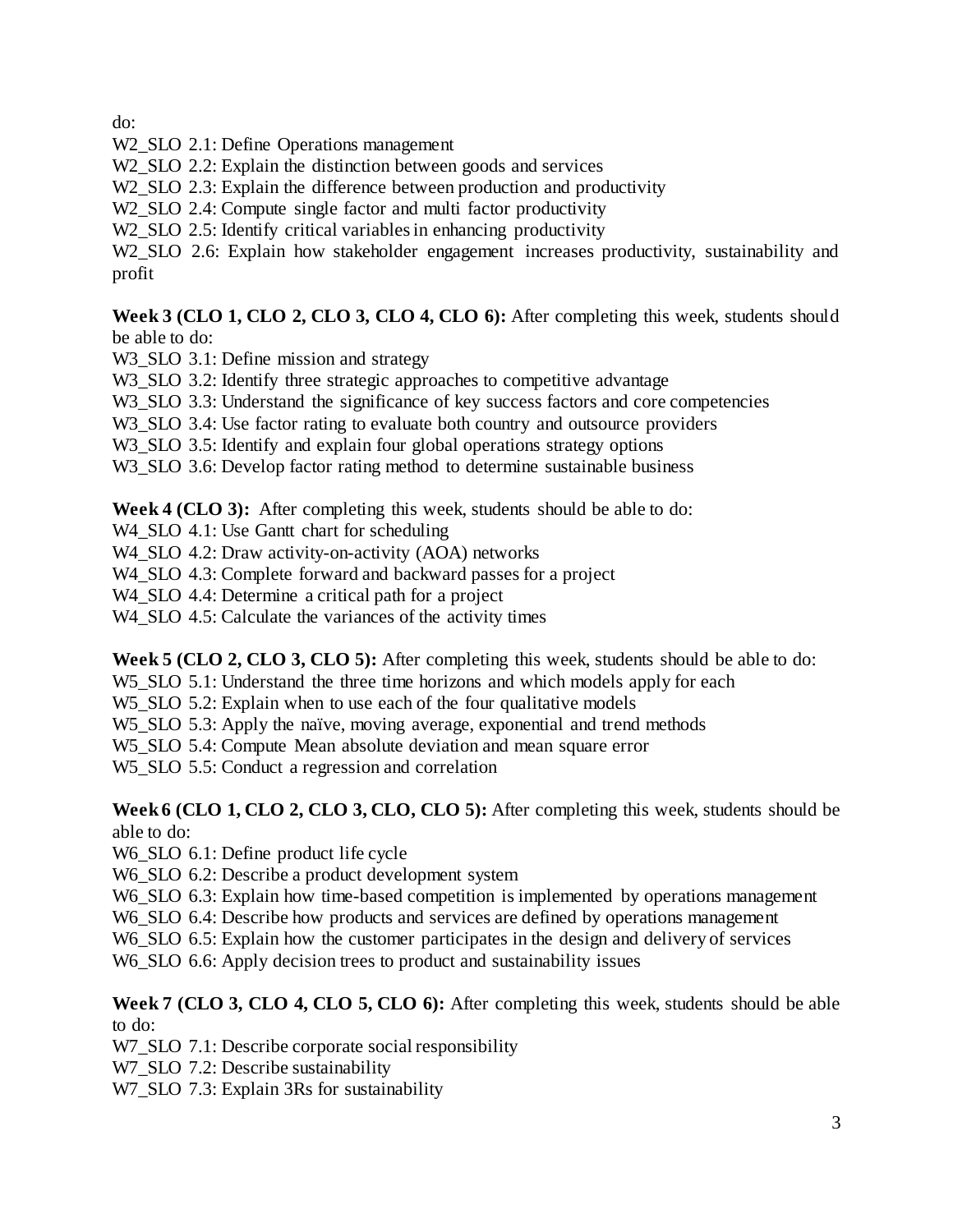W7 SLO 7.4: Calculate design for disassembly

W7 SLO 7.5: Explain the impact of sustainable regulations on operations

**Week 9 (CLO 1, CLO 2):** After completing this week, students should be able to do:

W9\_SLO 9.1: Define Quality and TQM

W9 SLO 9.2: Describe the ISO international quality standards

W9 SLO 9.3: Explain what six-sigma is

W9\_SLO 9.4: Explain how benchmark is used in TQM

W9 SLO 9.5: Explain quality robust products and Taguchi concepts

W9\_SLO 9.6: Use the seven tools of TQM

**Week 10 (CLO 1, CLO 2, CLO 4):** After completing this week, students should be able to do:

W10\_SLO 10.1: Describe four process strategies

W10\_SLO 10.2: Compute cross over points for different processes

W<sub>10</sub> SLO 10.3: Use the tools for process analysis

W<sub>10\_SLO</sub> 10.4: Identify recent advances in production technology

W<sub>10</sub> SLO 10.5: Describe systems thinking and systems approach to sustainability

**Week 11 (CLO 1, CLO 2, CLO 3, CLO 5):** After completing this week, students should be able to do:

W<sub>11</sub> SLO 11.1: Identify and explain seven major factors that affect location decisions

W11\_SLO 11.2: Compute labor productivity to determine the best location

W11\_SLO 11.3: Apply factor rating for location decisions

W11\_SLO 11.4: Use center of gravity method

W<sub>11\_SLO</sub> 11.5: Understand the difference between service and industrial sector location analysis

W<sub>11</sub> SLO 11.6: differentiate the location decisions under economic, environmental and social aspects of sustainability

**Week 12 (CLO 1, CLO 2, CLO 5):** After completing this week, students should be able to do:

W12 SLO 12.1: Explain the strategic importance of the supply chain

W12 SLO 12.2: Identify six sourcing strategies

W12 SLO 12.3: Explain issues and opportunities in the supply chain

W<sub>12</sub>\_SLO 12.4: Describe the steps in supplier selection

W12 SLO 12.5: Explain major issues in logistics management

W12\_SLO 12.6: Explain closed loop supply chain and industrial symbiosis concepts

**Week 13 (CLO 1, CLO 2, CLO 3):** After completing this week, students should be able to do:

W13 SLO 13.1: Conduct an ABC Analysis

W13\_SLO 13.2: Explain and use cycle counting

W13\_SLO 13.3: Explain and use the EOQ model for independent inventory

W13 SLO 13.4: Apply production order model

W13\_SLO 13.5: Explain and use quantity discount model

Week 14 (CLO 1, CLO 2, CLO 3): After completing this week, students should be able to do:

W14\_SLO 14.1: Define JIT, TPS and lean operations

W14 SLO 14.2: Define the seven wastes and the 5Ss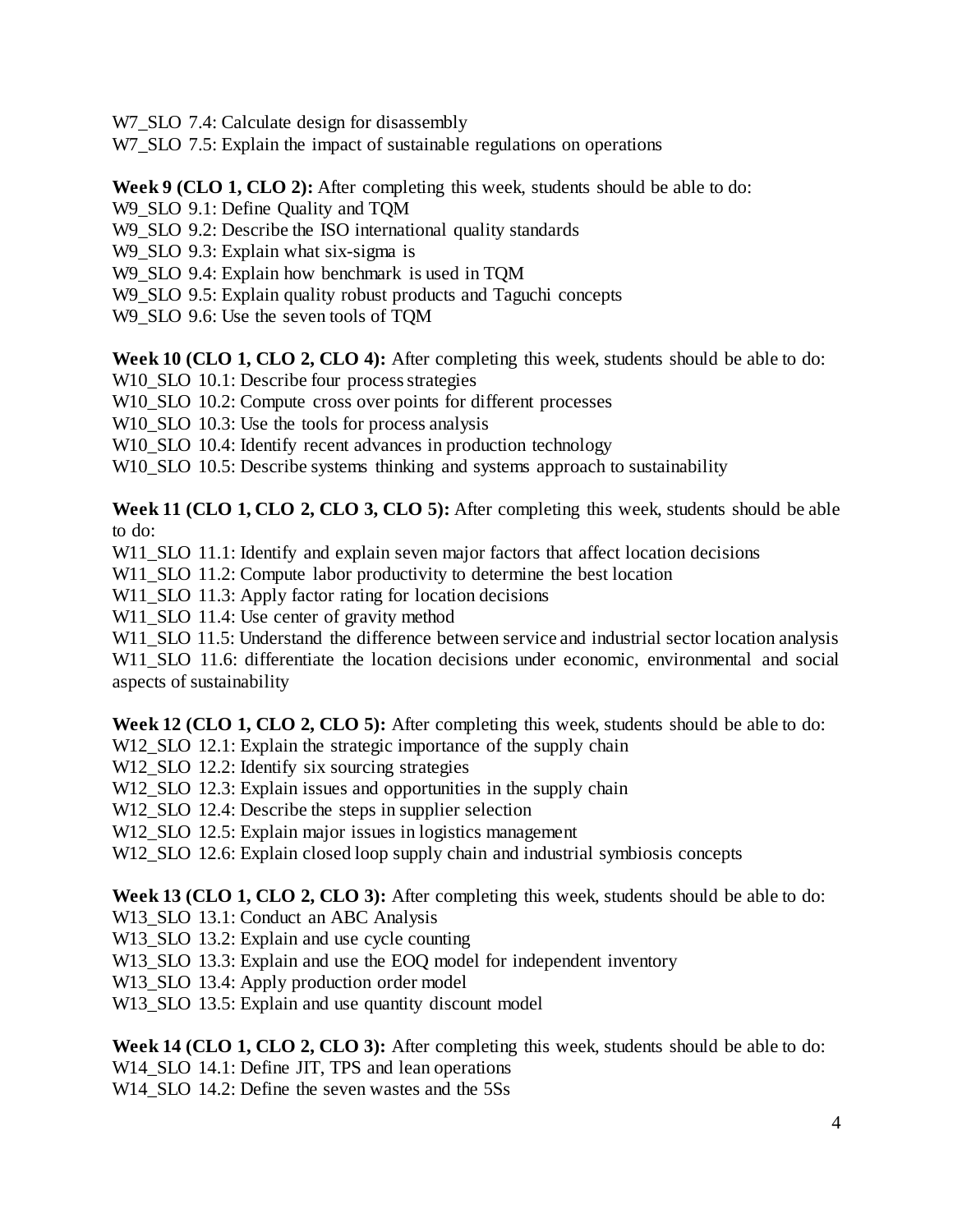W14\_SLO 14.3: Explain JIT partnerships W14 SLO 14.4: Define Kanban W14\_SLO 14.5: Explain the principles of the Toyota Production System

**Criteria for meeting all course objectives and outcomes:** Students meet competency requirements for this course by achieving a minimum of 633.5 points (70%) or above grade in the entire course.

#### **Required Reading and Textbook(s):**

This section presents the course material required for this course. Required Textbook: Operations Management (Text only) Author: Heizer Edition: 12th ISBN: 9780134130422

#### **Note 1: A Student of Texas A&M University – Central Texas (TAMUCT) is not under any obligation to purchase a textbook from a university – affiliated bookstore.**

**Microsoft Excel:** This course recommends students to complete assignments in excel such that the student's excel skills can be improved. Therefore, several class practices will use excel and assignments can be solved by using excel.

**Other required materials:** Apart from the required textbook, students should have access to computer with Microsoft Word, PowerPoint, and PDF reader along with proper internet service. Students can obtain a free PDF reader at http://www.adobe.com/products/acrobat/readstep.html. All the materials related to the course will be available in electronic format (lecture slides, video lectures, homework assignments, exams and solutions) in canvas: https://tamuct.instructure.com. Students will also be required to submit the scanned copies or images of the assignments and exams. Therefore, students are required to have scanner and/or camera to take pictures. Students are recommended to have a handheld calculator (should be able to perform square roots and above apart from addition, subtraction, multiplication and division – at a minimum) for calculations. Please feel free to contact me whenever you have difficulty in accessing the material.

#### **COURSE REQUIREMENTS**

The assessments in this section will measure the CLOs and W\_SLOs stated in the course information section. In this course, some of the outcomes will be measured several times using discussions, assignments, case studies, and exams.

**Discussions:** There will be 13 discussions in this course. Select Discussions from the menu found on the left side of the Canvas class home page. All discussions and questions will be placed in their respective topics for ease of understanding by all class members and the instructor. All entries are threaded so that you may easily see a question and the respective responses to that question. All class members are required to fully participate in the discussions by sharing their perspectives of a particular chapter or supplemental reading. Students have to post at least one new discussion and reply at least two discussions to receive full credit. **Please note that this does not mean you will post assignment and case study solutions to the assignments. Posting assignment and**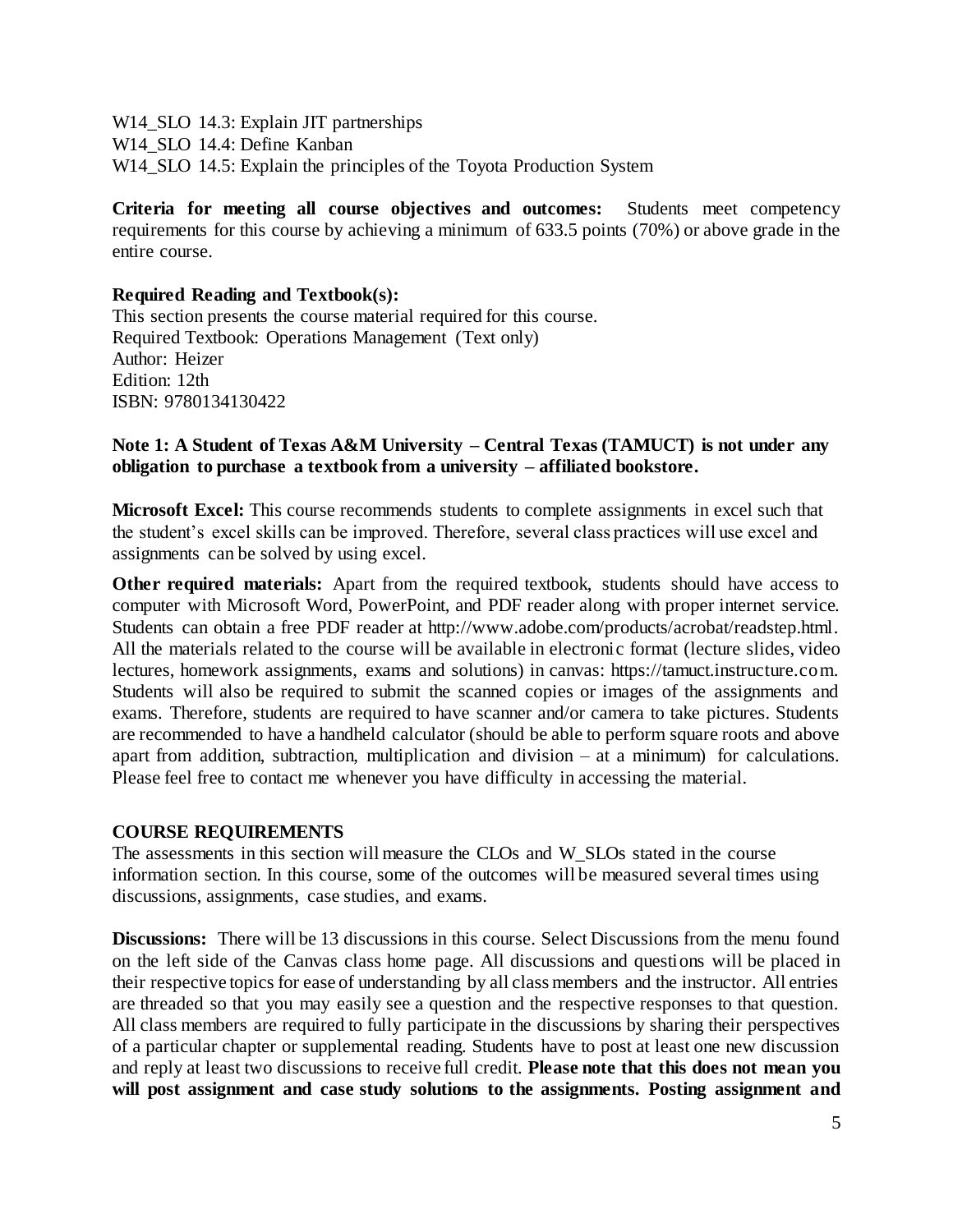**case study solutions to discussion will result in deduction of 20 points from final score for each instance.**

Assignments: There will be 12 assignments. Each assignment will be worth 20 points adding to 240 points. Each assignment will assess the CLOs pertaining to a chapter (see course outline and calendar). Each assignment will have several essay questions and problem-solving questions. The rubric for the assignment essay questions and problem-solving questions are available in page 17 and page 18 respectively. Students can handwrite, scan (or make image) and post the assignments to the canvas. However, make sure that the handwriting is readable. If the assignment is not readable, students will not receive any points. For assignments, students must show the work in order to receive full credit. Points will be awarded based on the correctness and quality of the work. Each assignment will assess CLOs and CH\_SLOs pertaining to the chapter (see course information). However, all the assignments together will assess all the CLOs.

**Case studies (CLO3, CLO4, CLO5, and CLO 6):** There will be three case studies. Each case study is worth 50 points adding to 150 points. The rubric for case study will be provided when case study is given. The case study must be typed in APA style. Please refer to the following link for APA style:<https://owl.english.purdue.edu/owl/resource/560/18/> . Students must show the work in order to receive full credit. Points will be awarded based on the correctness and quality of the work.

**Exams (CLO1, CLO2, CLO3, CLO4, and CLO5):** There will be a online exams. Each exam is worth 100 points. Both the exams will consist of essay questions and problem-solving questions. The rubrics for Exam essay questions and problems are provided in page 17 and page 18 of the syllabus.

**Project (CLO1, CLO2, CLO3, CLO4, CLO5, and CLO6):** There will be one project which will require students to write a report. The project will include either literature review or evaluate a company's business strategy such as location, process, and technology selection from a sustainability perspective. The topics might include, but not limited to closed loop supply chains, industrial symbiosis systems, waste management etc. The total points for the project will be 250 points which will include: (1) Project decision and topic selection; (2) Project deliverable 1; (3) presentation report and (4) Project peer evaluation. Note that project group selection does not have any points. The following presents the timeline for the project. All the information related to the project will be posted in project page.

|                                      |  | Week |              |                |                 |   |  |   |                |  |                                   |    |  |
|--------------------------------------|--|------|--------------|----------------|-----------------|---|--|---|----------------|--|-----------------------------------|----|--|
| Activities                           |  |      | $\mathbf{R}$ | $\overline{4}$ | $5\overline{5}$ | 6 |  | 8 | 9 <sub>1</sub> |  | $10 \mid 11 \mid 12 \mid 13 \mid$ | 14 |  |
| Project group selection              |  |      |              |                |                 |   |  |   |                |  |                                   |    |  |
| Project decision and topic selection |  |      |              |                |                 |   |  |   |                |  |                                   |    |  |
| Project deliverable 1                |  |      |              |                |                 |   |  |   |                |  |                                   |    |  |
| Project report                       |  |      |              |                |                 |   |  |   |                |  |                                   |    |  |
| Project peer evaluation              |  |      |              |                |                 |   |  |   |                |  |                                   |    |  |

**Note 2: For assignments, students can choose to handwrite. However, make sure to be**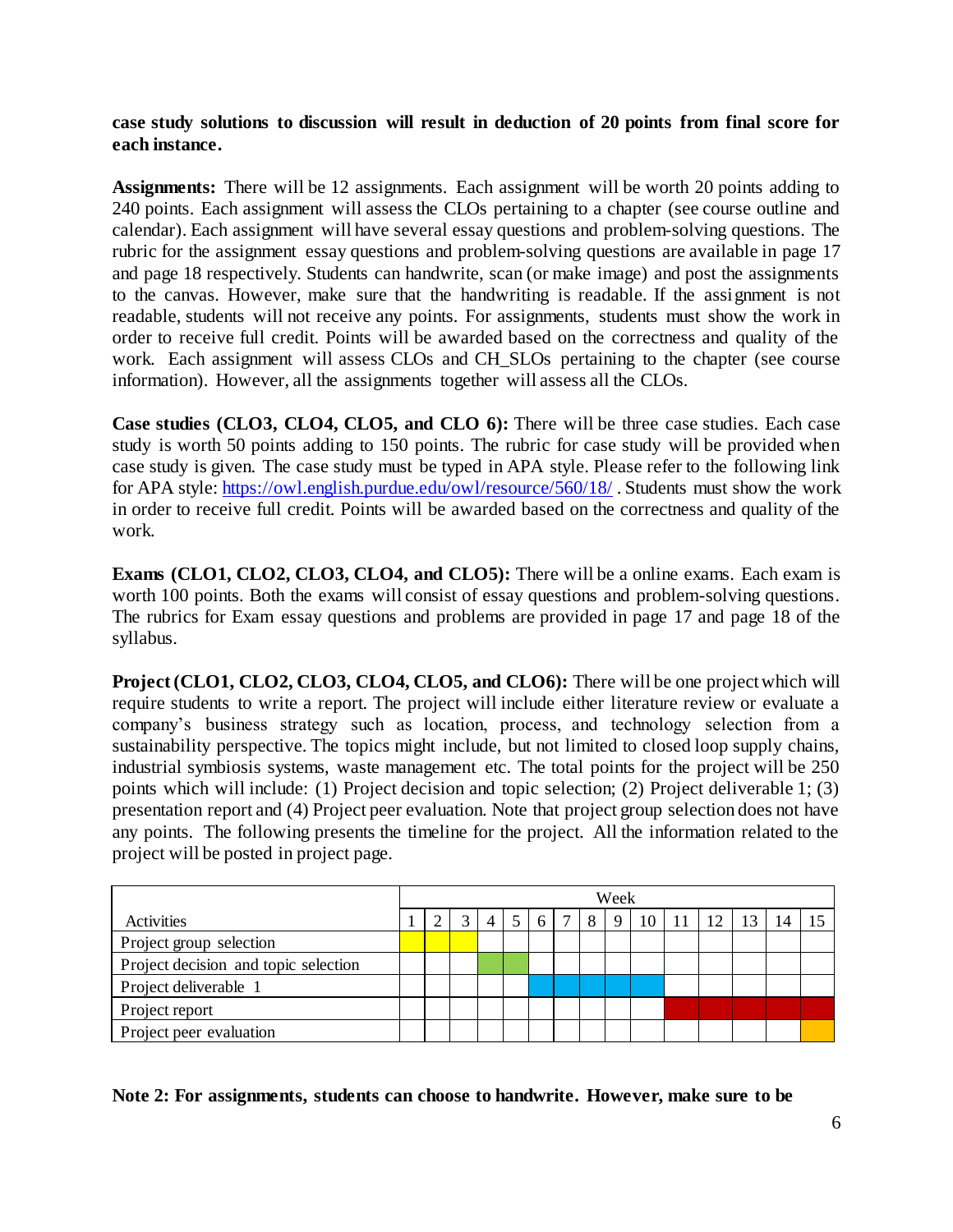**readable when you handwrite the assignments. If the assignment is not readable, students will not receive any points.**

**Note 3: Check the course outline and Calendar section for assessment due dates. All the discussions and assignments will be due on Sunday @ 11:59 PM**

**Late submission policy:** No late submissions will be accepted for this course.

**Grading Policy:** Following is the grading policy that will be used for this course:

**Course Evaluation:** Table 1 presents the point scale for each of the activities performed in this class.

| Activity                             | Point scale   | Percentages |
|--------------------------------------|---------------|-------------|
| Discussions (13)                     | $13*5 = 65$   | 7.18%       |
| Assignments (12)                     | $12*20 = 240$ | 26.52%      |
| Case studies $(3)$                   | $50*3 = 150$  | 16.57%      |
| Exam 1                               | 100           | 11.05%      |
| Exam 2                               | 100           | 11.05%      |
| Project decision and topic selection | 20            | 2.21%       |
| Project deliverable 1                | 30            | 3.31%       |
| Project report                       | 150           | 16.57%      |
| Project peer evaluation              | 50            | 5.24%       |
| Total                                | 905           | 100%        |

Table 1: Activity scores and percentages

**Grade computation:** Below is the grading scale for the course. Students earn the grades by completing the scheduled activities. There will no bonus points. Failure to submit the appropriate activities will result in a failing grade.

Grading Scale:  $A = 814.5 - 905 (90\% - 100\%)$   $B = 724 - 814.499 (80\% - 89.99\%)$  $C = 633.5 - 723.99 (70\% - 79\%)$   $D = 543 - 633.499 (60\% - 69.99\%)$  $F = 542.99$  and below (59.99% and below)

## **Grading Criteria Rubric and Conversion**

The rubrics for essay questions and problems are provided in page 17 and page 18 respectively. It should be noted that assignments, and exams will contain essay questions and problems. Therefore, essay rubric (Page 17) will be used for essay questions and problems rubric (Page 18) will be used for problems. The rubric for the case study will be given with the case study.

## **Posting of Grades**

All the grades will be posted on canvas. Students can view the grades in the "Grades" tab. The grades will be posted within one weeks of the submission.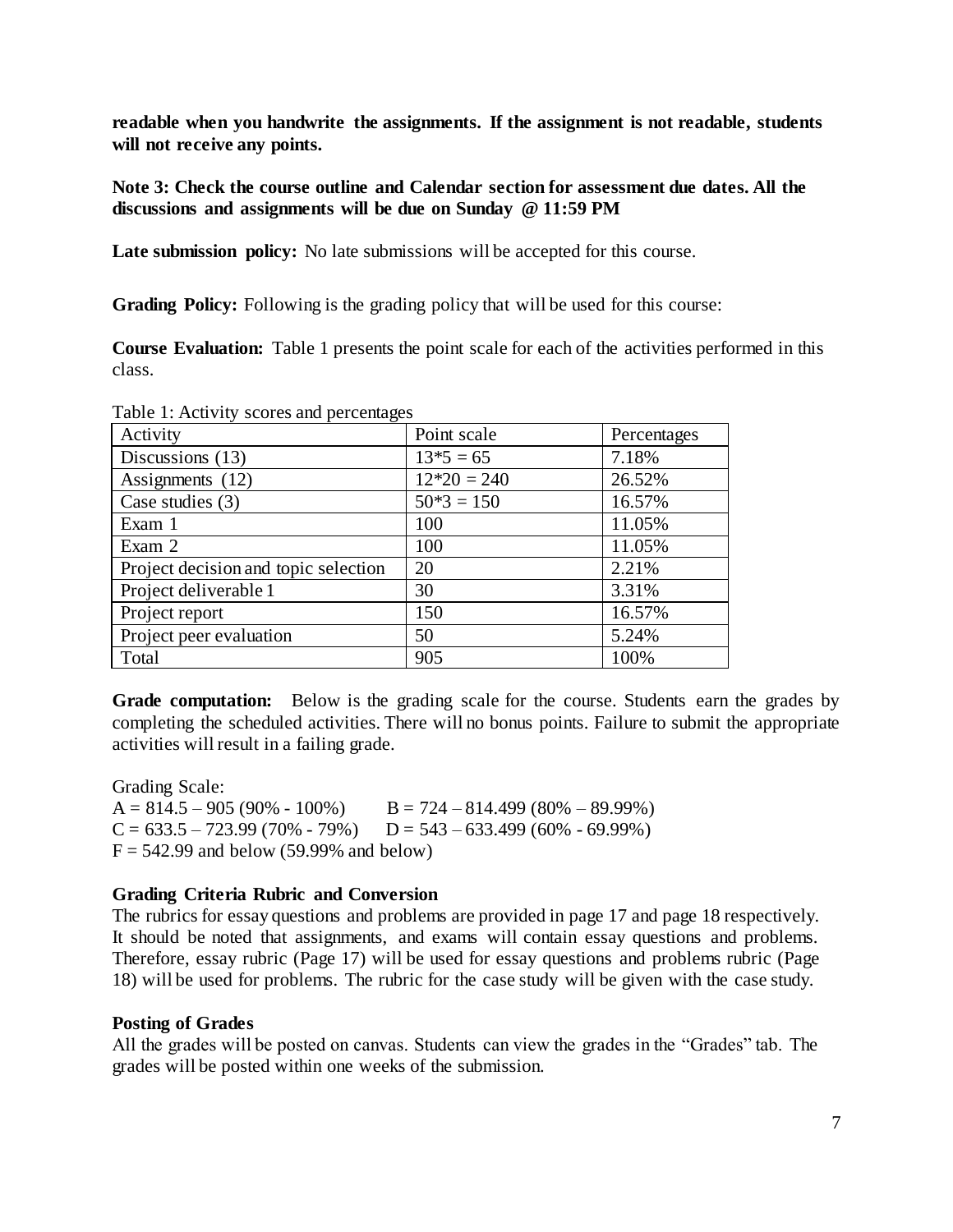# **COURSE OUTLINE AND CALENDAR**

| Week                                                     | Compicte Course Calendar   I ms is a tematrye calendar and can enange at the mstructur s'ulserction)<br><b>Reading</b>                                                                                                      | <b>Homework</b>                                                                                                                                                                                                                                                           |
|----------------------------------------------------------|-----------------------------------------------------------------------------------------------------------------------------------------------------------------------------------------------------------------------------|---------------------------------------------------------------------------------------------------------------------------------------------------------------------------------------------------------------------------------------------------------------------------|
| Week 1:<br>$01/18 - 01/23$<br>Week 2:<br>$01/24 - 01/30$ | Syllabus<br>Supplemental Reading: Research the term sustainability<br>and triple bottom line<br>Chapter 1<br>Supplemental Reading:<br>http://www.huffingtonpost.com/nadine-b-<br>hack/stakeholder-engagement_b_1556070.html | Discussion 1 ("Meet and Greet") due by 01/23@ 11:59 PM<br>Discussion 2 due by $01/23@11:59$ PM<br>(CLO 4, W1 SLO 1.1 - W1 SLO 1.2)<br>Discussion 3 due by 01/30@ 11:59 PM<br>Assignment 1 due by $01/30 \ @$ 11:59 PM<br>(CLO1, CLO2, CLO3, CLO6, W2_SLO 2.1- W2_SLO 2.6) |
| Week 3:<br>$01/31 - 02/06$                               | Chapter 2<br>Supplemental reading:<br>http://www.hindustantimes.com/india/india-s-cities-are-<br>faced-with-a-severe-waste-management-crisis/story-<br>vk1Qs9PJT811bPLCJKsOTP.html                                          | Discussion 4 due by $02/06 \ @ 11:59 \text{ PM}$<br>Assignment 2 due by 02/06@ 11:59 PM<br>Case study 1 due by 03/13 @ 11:59 PM<br>(CLO 1, CLO 2, CLO 3, CLO 4, CLO 6, W3 SLO 3.1 - W3 SLO<br>3.6)<br>Project group selection due by 02/06 @11:59 PM                      |
| Week 4:<br>$02/07 - 02/13$                               | Chapter 3                                                                                                                                                                                                                   | Discussion 5 due by 02/13@ 11:59 PM<br>Assignment 3 due by 02/13 @ 11:59 PM<br>(CLO 3, W4 SLO 4.1- W4 SLO 4.5)                                                                                                                                                            |
| Week 5:<br>$02/14 - 02/20$                               | Chapter 4                                                                                                                                                                                                                   | Discussion 6 due by $02/20 \ @$ 11:59 PM<br>Assignment 4 due by 02/20@ 11:59 PM<br>(CLO 2, CLO 3, CLO 5, W5_SLO 5.1- W5_SLO 5.5)<br>Project decision due by 02/20 @11:59 PM                                                                                               |
| Week 6:<br>$02/21 - 02/27$                               | Chapter 5                                                                                                                                                                                                                   | Discussion 7 due by $02/27$ @ 11:59 PM<br>Assignment 5 due by 02/27@ 11:59 PM                                                                                                                                                                                             |

#### **Complete Course Calendar (This is a tentative calendar and can change at the instructor's discretion)**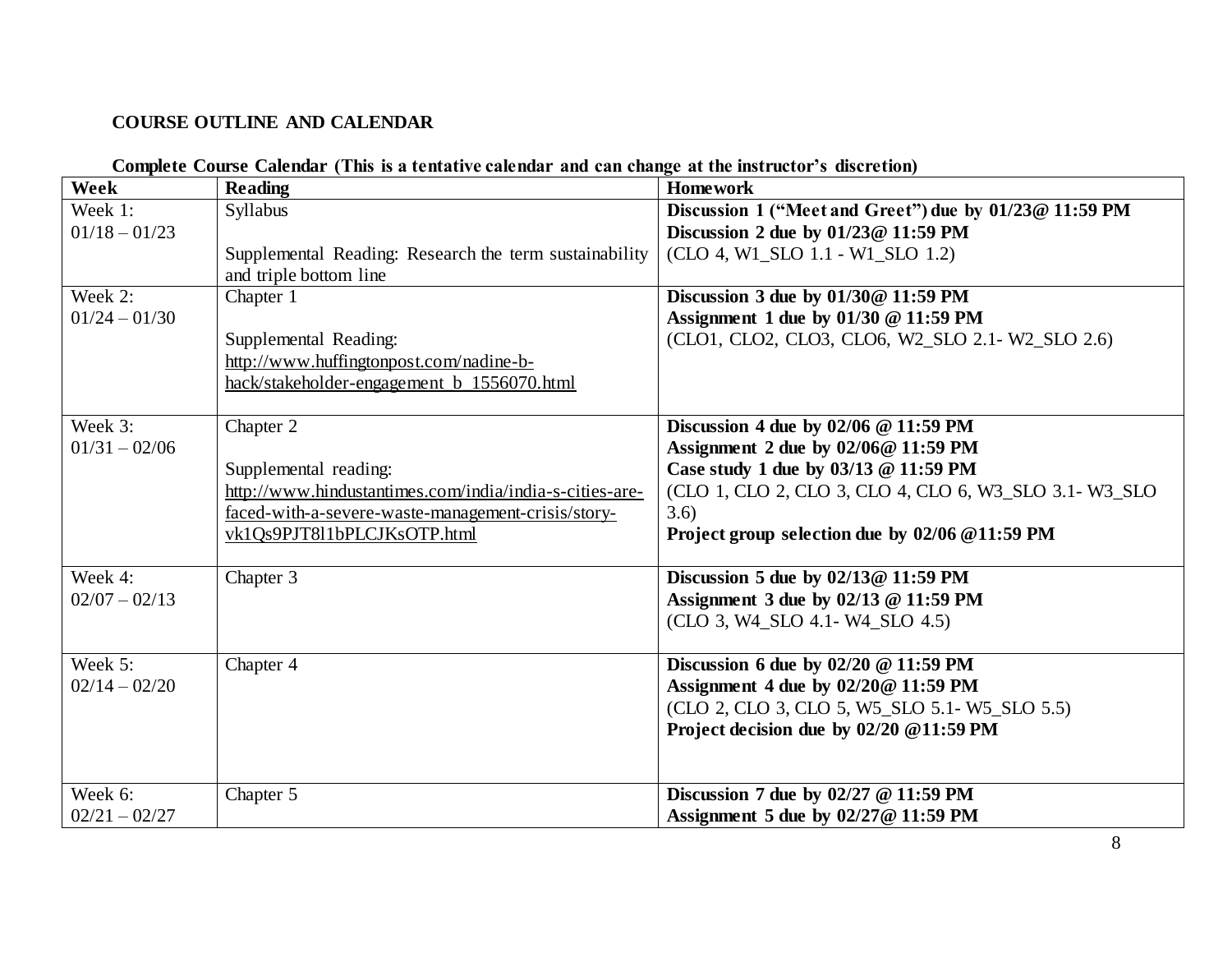|                 |                                                                                                      | (CLO 1, CLO 2, CLO 3, CLO, CLO 5, W6_SLO 6.1- W6_SLO<br>6.6)                              |
|-----------------|------------------------------------------------------------------------------------------------------|-------------------------------------------------------------------------------------------|
| Week 7:         | Chapter 5S                                                                                           | Discussion 8 due by $03/06@11:59$ PM                                                      |
| $02/28 - 03/06$ |                                                                                                      | Assignment 6 due by 03/06@ 11:59 PM                                                       |
|                 |                                                                                                      | Case study 2 due by 04/10@11:59 PM                                                        |
|                 |                                                                                                      | (CLO 3, CLO 4, CLO 5, CLO 6, W7_SLO 7.1- W7_SLO 7.6)                                      |
| Week 8:         |                                                                                                      | Exam 1 on 03/13 @ 11:59 PM                                                                |
| $03/07 - 03/13$ |                                                                                                      | Chapter 1, Chapter 2, Chapter 3, Chapter 4, Chapter 5 and Chapter 5S                      |
| $03/14 - 03/20$ |                                                                                                      | <b>Spring Break</b>                                                                       |
| Week 9:         | Chapter 6                                                                                            | Discussion 9 due by $03/27$ @ 11:59 PM                                                    |
| $03/21 - 03/27$ |                                                                                                      | Assignment 7 due by 03/27 @ 11:59 PM                                                      |
|                 |                                                                                                      | (CLO 1, CLO 2, W9_SLO 9.1- W9_SLO 9.6)                                                    |
| <b>Week 10:</b> | Chapter 7                                                                                            | Discussion 10 due by 04/03@ 11:59 PM                                                      |
| $03/28 - 04/03$ | Supplemental reading:                                                                                | Assignment 8 due by 04/03@ 11:59 PM                                                       |
|                 | https://www.youtube.com/watch?v=lhbLNBqhQkc<br>https://www.notjustalabel.com/editorial/saving-china- | (CLO 1, CLO 2, CLO 4, W10.1 SLO 10.1 - W10 SLO 10.6)                                      |
|                 | with-sustainable-fashion                                                                             | Project deliverable 1 due by 04/03 @ 11:59 PM                                             |
|                 |                                                                                                      |                                                                                           |
| <b>Week 11:</b> | Chapter 8                                                                                            | Discussion 11 due by $04/10 \ @$ 11:59 PM                                                 |
| $04/04 - 04/10$ |                                                                                                      | Assignment 9 due by 04/10 @ 11:59 PM                                                      |
|                 |                                                                                                      | Case study due by 05/13@ 11:59 PM<br>(CLO 1, CLO 2, CLO 3, CLO 5, W11.1_SLO 11.1- W11_SLO |
|                 |                                                                                                      | 11.6)                                                                                     |
|                 |                                                                                                      |                                                                                           |
| Week 12:        | Chapter 11                                                                                           | Discussion 12 due by 04/17@ 11:59 PM                                                      |
| $04/11 - 04/17$ | Supplemental reading:                                                                                | Assignment 10 due by 04/17@ 11:59 PM                                                      |
|                 | http://www.dell.com/learn/us/en/uscorp1/corp-                                                        | (CLO 1, CLO 2, CLO 5, W12_SLO 12.1- W12_SLO 12.6)                                         |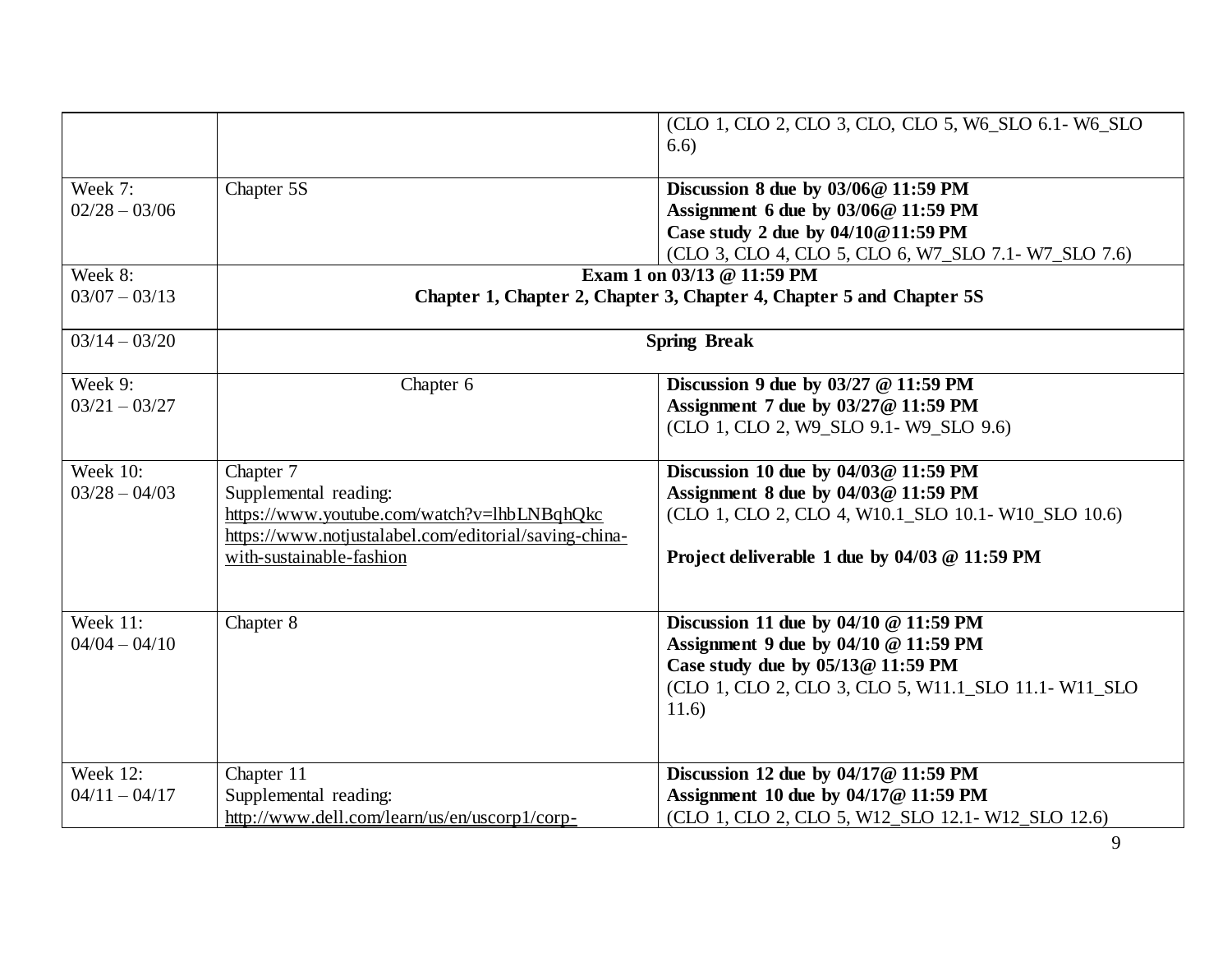|                                | comm/closed-loop-recycled-content |                                                                                                                |
|--------------------------------|-----------------------------------|----------------------------------------------------------------------------------------------------------------|
| Week $13$ :<br>$04/18 - 04/24$ | Chapter 12                        | Discussion 13 due by $04/24 \text{ } \textcircled{} 11:59 \text{ } PM$<br>Assignment 11 due by 04/24@ 11:59 PM |
|                                |                                   | (CLO 1, CLO 2, CLO 3, W13_SLO 13.1 - W13_SLO 13.5)                                                             |
| Week $14$ :                    | Chapter 16                        | Discussion 14 due by $05/01@11:59$ PM                                                                          |
| $04/25 - 05/01$                |                                   | Assignment 12 due by 05/01 @ 11:59 PM                                                                          |
|                                |                                   | (CLO 1, CLO 2, CLO 3, W14 SLO 14.1 - W14 SLO 14.5)                                                             |
| Week $15$ :                    |                                   | Project Report due on 05/08 @ 11:59 PM                                                                         |
| $05/02 - 05/08$                |                                   | Project peer evaluation 05/08 @ 11:59 PM                                                                       |
| Week 16:                       |                                   | Exam 2 due by $05/13 \text{ } \textcircled{ } 11:59 \text{ } PM$                                               |
| $05/09 - 05/13$                |                                   | Chapter 6, Chapter 7, Chapter 8, Chapter 11, Chapter 12, Chapter 16                                            |

#### **Important University Dates**

The following link shows the important dates relevant to the student: *https://www.tamuct.edu/registrar/academic-calendar.htm*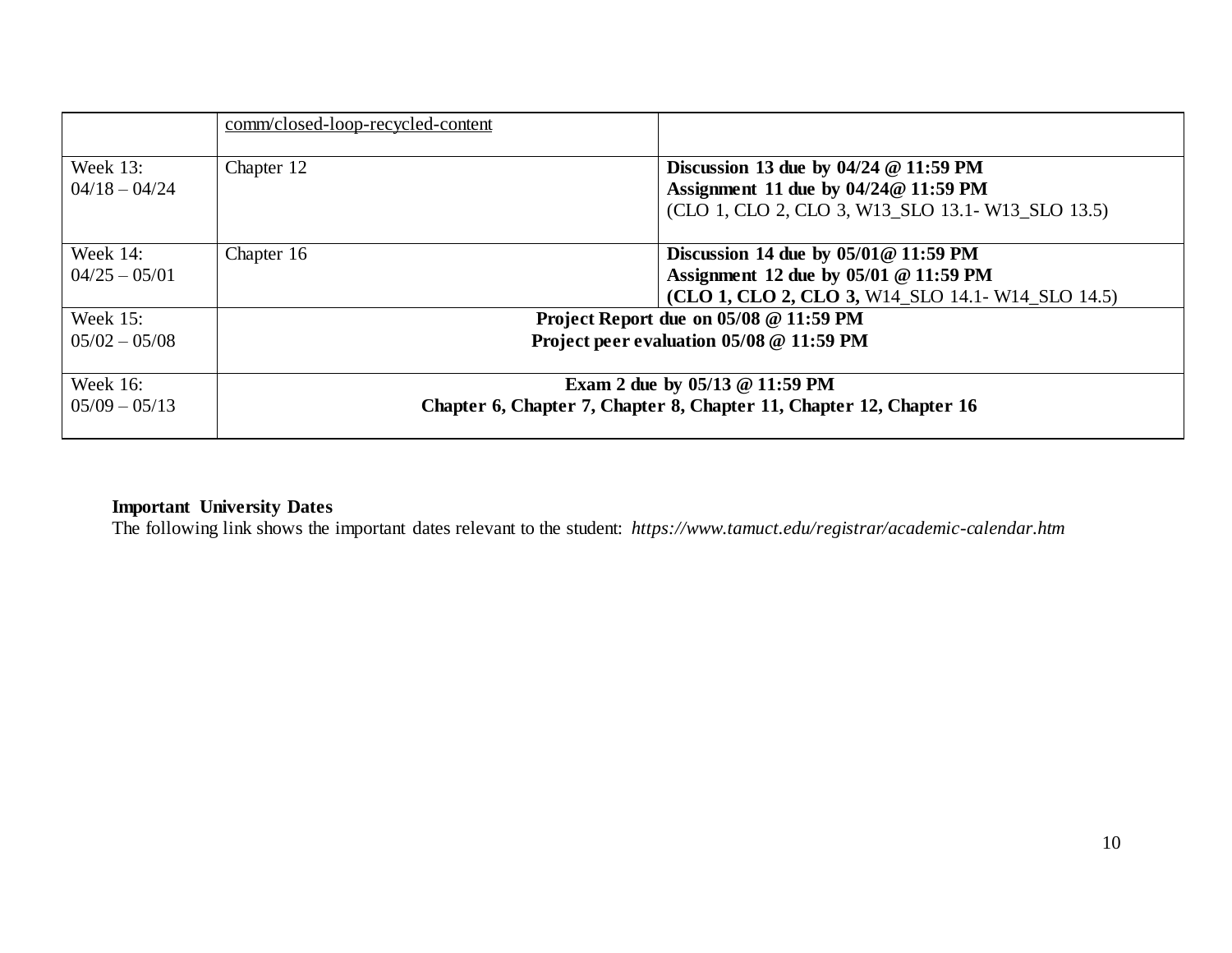## **TECHNOLOGY REQUIREMENTS AND SUPPORT**

#### **Technology Requirements**

This course will use the A&M-Central Texas Instructure Canvas learning management system. **We strongly recommend the latest versions of Chrome or Firefox browsers. Canvas no longer supports any version of Internet Explorer.**

Logon to A&M-Central Texas Canvas [https://tamuct.instructure.com/] or access Canvas through the TAMUCT Online link in myCT [https://tamuct.onecampus.com/]. You will log in through our Microsoft portal.

Username: Your MyCT email address. Password: Your MyCT password

#### **Canvas Support**

Use the Canvas Help link, located at the bottom of the left-hand menu, for issues with Canvas. You can select "Chat with Canvas Support," submit a support request through "Report a Problem," or call the Canvas support line: 1-844-757-0953.

For issues related to course content and requirements, contact your instructor.

#### **Online Proctored Testing**

A&M-Central Texas uses Proctorio for online identity verification and proctored testing. This service is provided at no direct cost to students. If the course requires identity verification or proctored testing, the technology requirements are: Any computer meeting the minimum computing requirements, plus web camera, speaker, and microphone (or headset). Proctorio also requires the Chrome web browser with their custom plug in.

#### **Other Technology Support**

For log-in problems, students should contact Help Desk Central, 24 hours a day, 7 days a week

Email: [helpdesk@tamu.edu](mailto:helpdesk@tamu.edu) Phone: (254) 519-5466 [Web Chat:](http://hdc.tamu.edu/) [http://hdc.tamu.edu] *Please let the support technician know you are an A&M-Central Texas student.*

#### **UNIVERSITY RESOURCES, PROCEDURES, AND GUIDELINES**

#### **Drop Policy**

If you discover that you need to drop this class, you must complete the **Drop Request Dynamic** Form through Warrior Web.

[https://dynamicforms.ngwebsolutions.com/casAuthentication.ashx?InstID=eaed95b9-f2be-45f3 a37d-

46928168bc10&targetUrl=https%3A%2F%2Fdynamicforms.ngwebsolutions.com%2FSubmit% 2FForm%2FStart%2F53b8369e-0502-4f36-be43-f02a4202f612].

Faculty cannot drop students; this is always the responsibility of the student. The Registrar's Office will provide a deadline on the Academic Calendar for which the form must be completed. Once you submit the completed form to the Registrar's Office, you must go into Warrior Web and confirm that you are no longer enrolled. If you still show as enrolled, FOLLOW-UP with the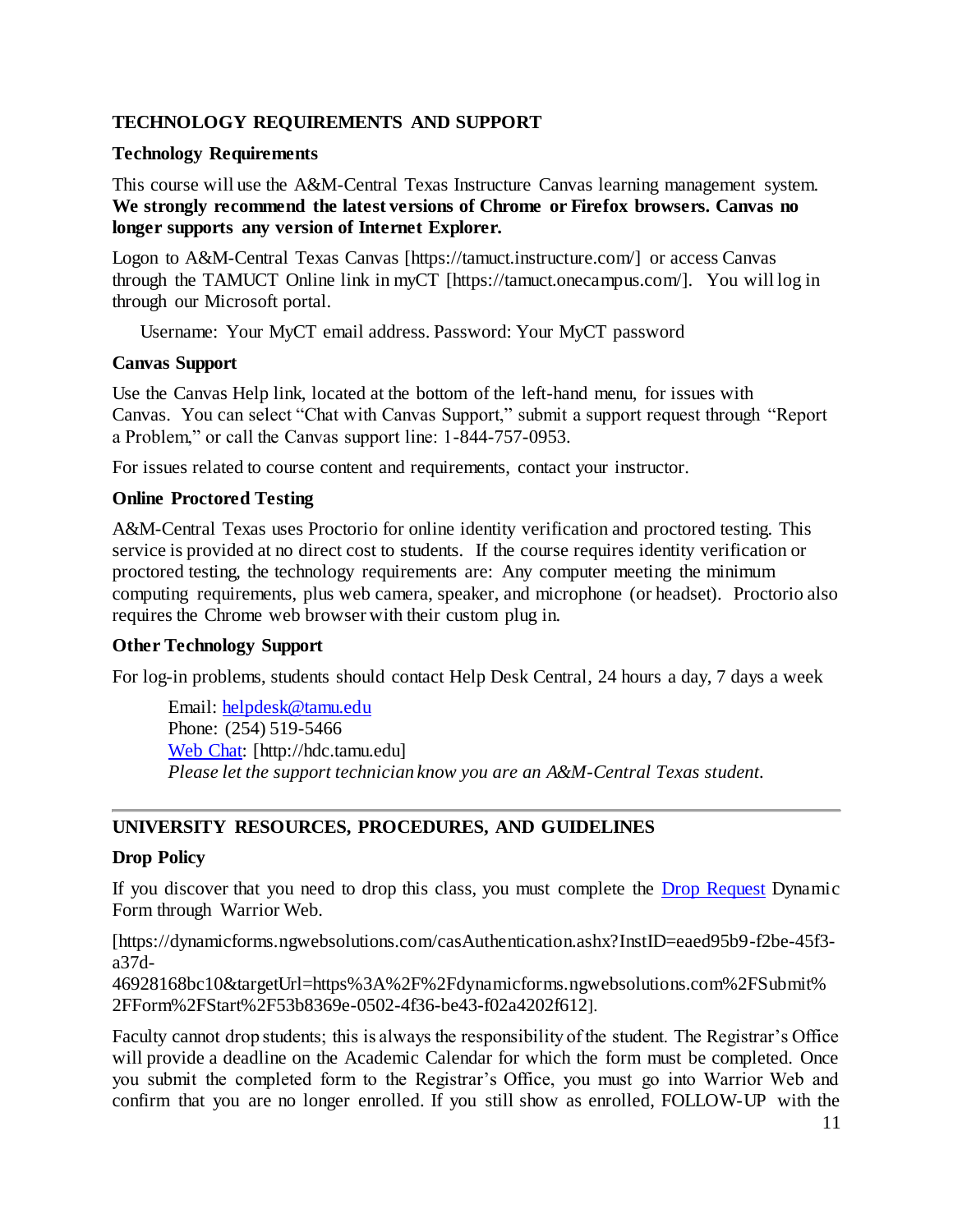Registrar's Office immediately. You are to attend class until the procedure is complete to avoid penalty for absence. Should you miss the drop deadline or fail to follow the procedure, you will receive an F in the course, which may affect your financial aid and/or VA educational benefits.

## **Academic Integrity**

Texas A&M University-Central Texas values the integrity of the academic enterprise and strives for the highest standards of academic conduct. A&M-Central Texas expects its students, faculty, and staff to support the adherence to high standards of personal and scholarly conduct to preserve the honor and integrity of the creative community. Any deviation by students from this expectation may result in a failing grade for the assignment and potentially a failing grade for the course. All academic misconduct concerns will be referred to the Office of Student Conduct. When in doubt on collaboration, citation, or any issue, please contact your instructor before taking a course of action.

For more [information](https://nam04.safelinks.protection.outlook.com/?url=https%3A%2F%2Fwww.tamuct.edu%2Fstudent-affairs%2Fstudent-conduct.html&data=04%7C01%7Clisa.bunkowski%40tamuct.edu%7Ccfb6e486f24745f53e1a08d910055cb2%7C9eed4e3000f744849ff193ad8005acec%7C0%7C0%7C637558437485252160%7CUnknown%7CTWFpbGZsb3d8eyJWIjoiMC4wLjAwMDAiLCJQIjoiV2luMzIiLCJBTiI6Ik1haWwiLCJXVCI6Mn0%3D%7C1000&sdata=yjftDEVHvLX%2FhM%2FcFU0B99krV1RgEWR%2BJ%2BhvtoR6TYk%3D&reserved=0) regarding the Student Conduct process, [https://www.tamuct.edu/studentaffairs/student-conduct.html].

If you know of potential honor violations by other students, you may [submit](https://nam04.safelinks.protection.outlook.com/?url=https%3A%2F%2Fcm.maxient.com%2Freportingform.php%3FTAMUCentralTexas%26layout_id%3D0&data=04%7C01%7Clisa.bunkowski%40tamuct.edu%7Ccfb6e486f24745f53e1a08d910055cb2%7C9eed4e3000f744849ff193ad8005acec%7C0%7C0%7C637558437485262157%7CUnknown%7CTWFpbGZsb3d8eyJWIjoiMC4wLjAwMDAiLCJQIjoiV2luMzIiLCJBTiI6Ik1haWwiLCJXVCI6Mn0%3D%7C1000&sdata=CXGkOa6uPDPX1IMZ87z3aZDq2n91xfHKu4MMS43Ejjk%3D&reserved=0) a report, [https://cm.maxient.com/reportingform.php?TAMUCentralTexas&layout\_id=0].

## **Academic Accommodations**

At Texas A&M University-Central Texas, we value an inclusive learning environment where every student has an equal chance to succeed and has the right to a barrier-free education. The Warrior Center for Student Success, Equity and Inclusion is responsible for ensuring that students with a disability receive equal access to the university's programs, services and activities. If you believe you have a disability requiring reasonable accommodations, please contact the Office of Access and Inclusion, WH-212; or call (254) 501-5836. Any information you provide is private and confidential and will be treated as such.

For more information, please visit our  $\frac{\text{Access } \& \text{ Inclusion}}{\text{Cans}}$  Canvas page (log-in required) [https://tamuct.instructure.com/courses/717]

## **Important information for Pregnant and/or Parenting Students**

Texas A&M University-Central Texas supports students who are pregnant and/or parenting. In accordance with requirements of Title IX and related guidance from US Department of Education's Office of Civil Rights, the Dean of Student Affairs' Office can assist students who are pregnant and/or parenting in seeking accommodations related to pregnancy and/or parenting. Students should seek out assistance as early in the pregnancy as possible. For more information, please visit [Student Affairs](https://www.tamuct.edu/student-affairs/pregnant-and-parenting-students.html) [https://www.tamuct.edu/student-affairs/pregnant-and-parentingstudents.html]. Students may also contact the institution's Title IX Coordinator. If you would like to read more about these [requirements and guidelines](http://www2.ed.gov/about/offices/list/ocr/docs/pregnancy.pdf) online, please visit the website [http://www2.ed.gov/about/offices/list/ocr/docs/pregnancy.pdf].

Title IX of the Education Amendments Act of 1972 prohibits discrimination on the basis of sex and gender–including pregnancy, parenting, and all related conditions. A&M-Central Texas is able to provide flexible and individualized reasonable accommodation to pregnant and parenting students. All pregnant and parenting students should contact the Associate Dean in the Division of Student Affairs at (254) 501-5909 to seek out assistance. Students may also contact the University's Title IX Coordinator.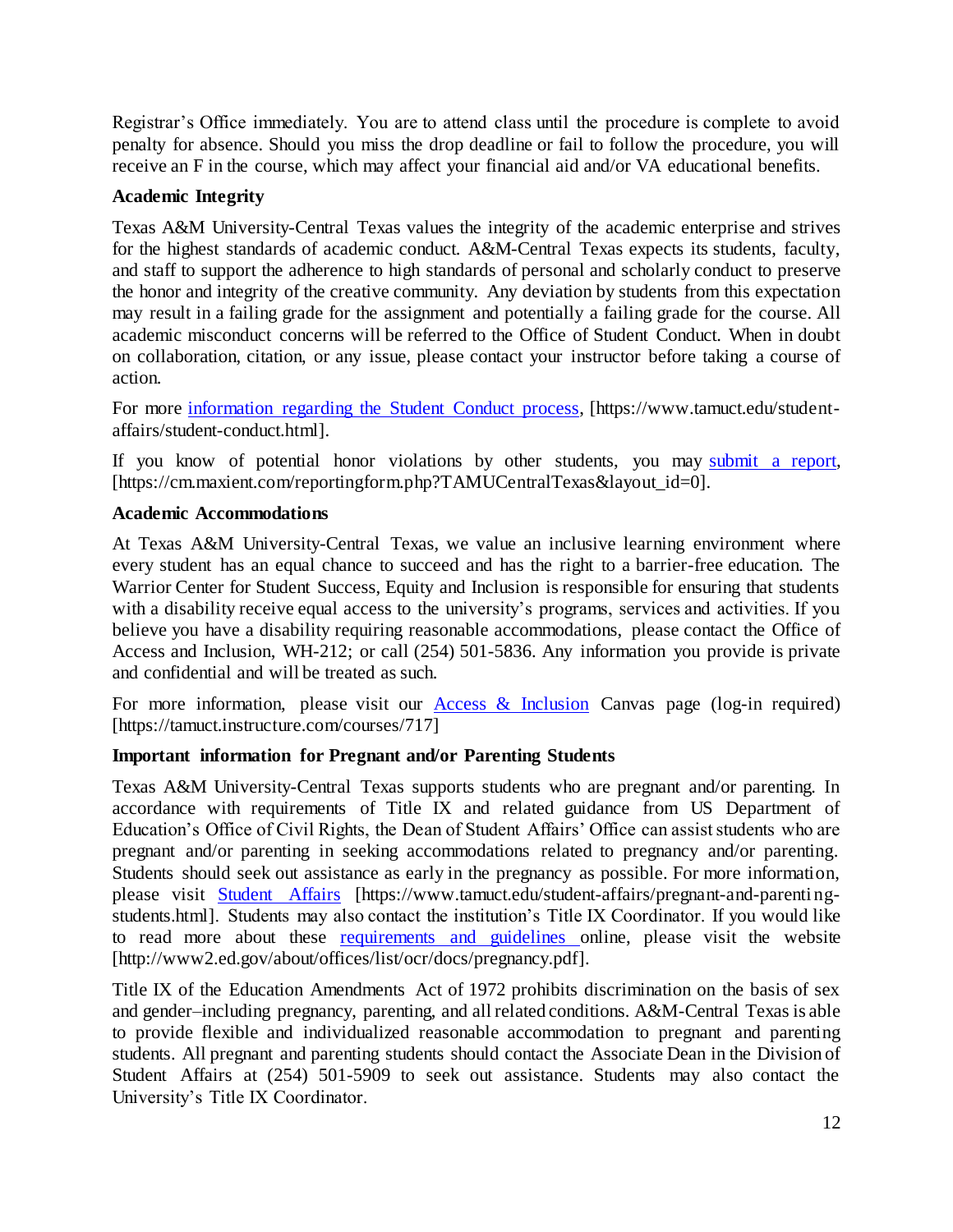## **Tutoring**

Tutoring is available to all A&M-Central Texas students, both virtually and in-person. Student success coaching is available online upon request.

If you have a question, are interested in becoming a tutor, or in need of success coaching contact the Warrior Center for Student Success, Equity and Inclusion at (254) 501-5836, visit the Warrior Center at 212 Warrior Hall, or by emailing [WarriorCenter@tamuct.edu.](mailto:WarriorCenter@tamuct.edu)

To schedule tutoring sessions and view tutor availability, please visit Tutor [Matching](https://tutormatchingservice.com/TAMUCT) [Services](https://tutormatchingservice.com/TAMUCT) [https://tutormatchingservice.com/TAMUCT] or visit the Tutoring Center in 111 Warrior Hall.

Chat live with a remote tutor 24/7 for almost any subject from on your computer! Tutor.com is an online tutoring platform that enables A&M-Central Texas students to log in and receive online tutoring support at no additional cost. This tool provides tutoring in over 40 subject areas except writing support. Access Tutor.com through Canvas.

## **University Writing Center**

University Writing Center: Located in Warrior Hall 416, the University Writing Center (UWC) at Texas A&M University–Central Texas (A&M–Central Texas) is a free service open to all A&M– Central Texas students. For the Spring 2022 semester, the hours of operation are from 10:00 a.m.- 5:00 p.m. Monday thru Thursday in Warrior Hall 416 (with online tutoring available every hour as well) with satellite hours available online only Monday thru Thursday from 6:00-9:00 p.m. and Saturday 12:00-3:00 p.m.

Tutors are prepared to help writers of all levels and abilities at any stage of the writing process. While tutors will not write, edit, or grade papers, they will assist students in developing more effective composing practices. By providing a practice audience for students' ideas and writing, our tutors highlight the ways in which they read and interpret students' texts, offering guidance and support throughout the various stages of the writing process. In addition, students may work independently in the UWC by checking out a laptop that runs the Microsoft Office suite and connects to WIFI, or by consulting our resources on writing, including all of the relevant style guides. Whether you need help brainstorming ideas, organizing an essay, proofreading, understanding proper citation practices, or just want a quiet place to work, the UWC is here to help!

Students may arrange a one-to-one session with a trained and experienced writing tutor by making an appointment via [WCOnline](https://tamuct.mywconline.com/) [https://tamuct.mywconline.com/]. In addition, you can email Dr. Bruce Bowles Jr. at bruce.bowles@tamuct.edu if you have any questions about the UWC, need any assistance with scheduling, or would like to schedule a recurring appointment with your favorite tutor by making an appointment via [WCOnline](https://tamuct.mywconline.com/) [https://tamuct.mywconline.com/]. In addition, you can email Dr. Bruce Bowles Jr. at bruce.bowles@tamuct.edu if you have any questions about the UWC, need any assistance with scheduling, or would like to schedule a recurring appointment with your favorite tutor.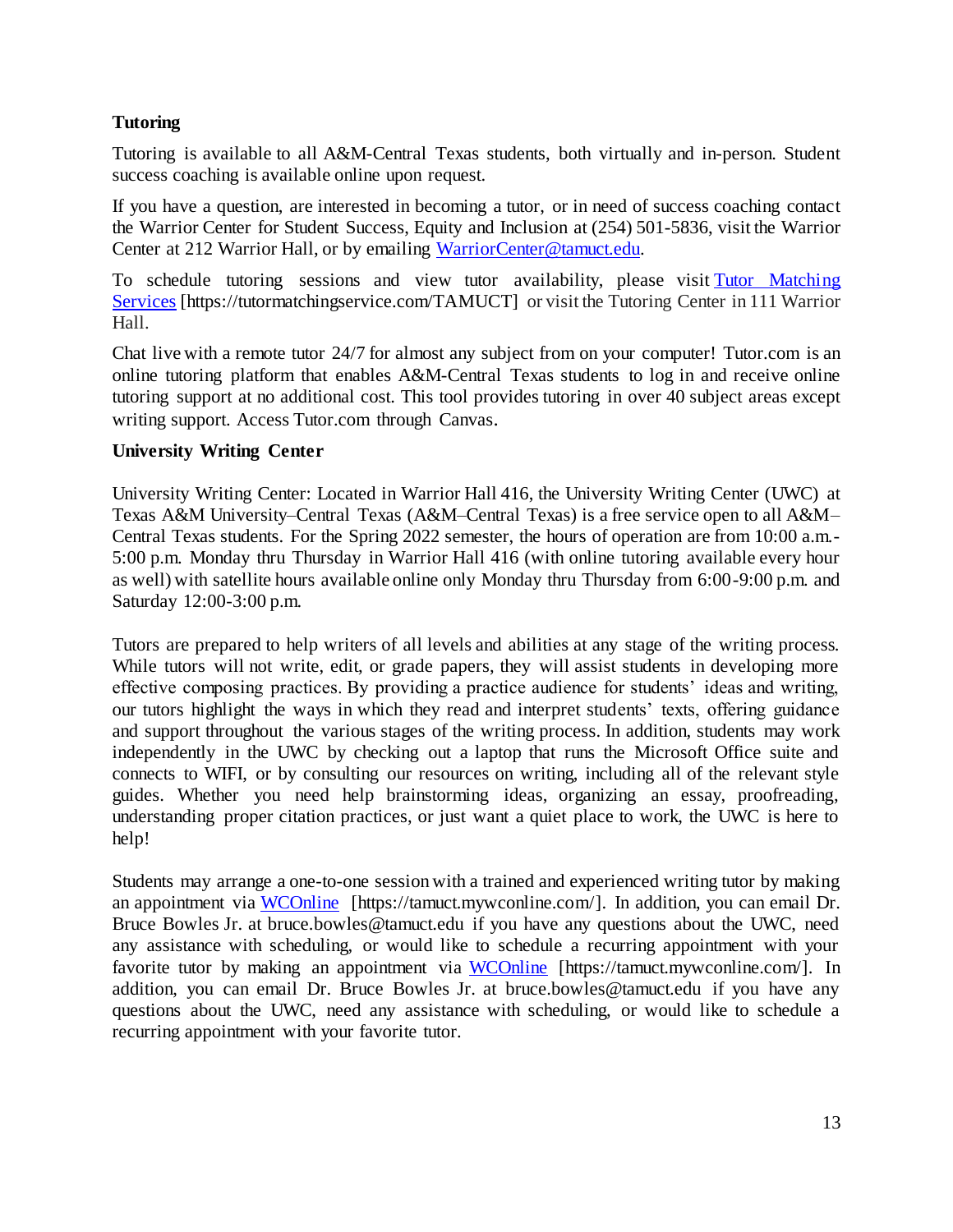## **University Library**

The University Library provides many services in support of research across campus and at a distance. We offer over 200 electronic databases containing approximately 400,000 eBooks and 82,000 journals, in addition to the 96,000 items in our print collection, which can be mailed to students who live more than 50 miles from campus. Research guides for each subject taught at A&M-Central Texas are available through our website to help students navigate these resources. On campus, the library offers technology including cameras, laptops, microphones, webcams, and digital sound recorders.

Research assistance from a librarian is also available 24 hours a day through our online chat service, and at the reference desk when the library is open. Research sessions can be scheduled for more comprehensive assistance, and may take place virtually through WebEx, Microsoft Teams or in-person at the library. Schedule an [appointment](https://nam04.safelinks.protection.outlook.com/?url=https%3A%2F%2Ftamuct.libcal.com%2Fappointments%2F%3Fg%3D6956&data=04%7C01%7Clisa.bunkowski%40tamuct.edu%7Cde2c07d9f5804f09518008d9ab7ba6ff%7C9eed4e3000f744849ff193ad8005acec%7C0%7C0%7C637729369835011558%7CUnknown%7CTWFpbGZsb3d8eyJWIjoiMC4wLjAwMDAiLCJQIjoiV2luMzIiLCJBTiI6Ik1haWwiLCJXVCI6Mn0%3D%7C3000&sdata=KhtjgRSAw9aq%2FoBsB6wyu8b7PSuGN5EGPypzr3Ty2No%3D&reserved=0) [here](https://nam04.safelinks.protection.outlook.com/?url=https%3A%2F%2Ftamuct.libcal.com%2Fappointments%2F%3Fg%3D6956&data=04%7C01%7Clisa.bunkowski%40tamuct.edu%7Cde2c07d9f5804f09518008d9ab7ba6ff%7C9eed4e3000f744849ff193ad8005acec%7C0%7C0%7C637729369835011558%7CUnknown%7CTWFpbGZsb3d8eyJWIjoiMC4wLjAwMDAiLCJQIjoiV2luMzIiLCJBTiI6Ik1haWwiLCJXVCI6Mn0%3D%7C3000&sdata=KhtjgRSAw9aq%2FoBsB6wyu8b7PSuGN5EGPypzr3Ty2No%3D&reserved=0) [https://tamuct.libcal.com/appointments/?g=6956]. Assistance may cover many topics, including how to find articles in peer-reviewed journals, how to cite resources, and how to piece together research for written assignments.

Our 27,000-square-foot facility on the A&M-Central Texas main campus includes student lounges, private study rooms, group work spaces, computer labs, family areas suitable for all ages, and many other features. Services such as interlibrary loan, TexShare, binding, and laminating are available. The library frequently offers workshops, tours, readings, and other events. For more information, please visit our Library [website](https://nam04.safelinks.protection.outlook.com/?url=https%3A%2F%2Ftamuct.libguides.com%2Findex&data=04%7C01%7Clisa.bunkowski%40tamuct.edu%7C7d8489e8839a4915335f08d916f067f2%7C9eed4e3000f744849ff193ad8005acec%7C0%7C0%7C637566044056484222%7CUnknown%7CTWFpbGZsb3d8eyJWIjoiMC4wLjAwMDAiLCJQIjoiV2luMzIiLCJBTiI6Ik1haWwiLCJXVCI6Mn0%3D%7C1000&sdata=2R755V6rcIyedGrd4Os5rkgn1PvhHKU3kUV1vBKiHFo%3D&reserved=0)

[http://tamuct.libguides.com/index].

# **OPTIONAL POLICY STATEMENTS**

## **A Note about Sexual Violence at A&M-Central Texas**

Sexual violence is a serious safety, social justice, and public health issue. The university offers support for anyone struggling with these issues. University faculty are mandated reporters, so if someone discloses that they were sexually assaulted (or a victim of Domestic/Dating Violence or Stalking) while a student at TAMUCT, faculty members are required to inform the Title IX Office. If you want to discuss any of these issues confidentially, you can do so through Student Wellness and Counseling (254-501-5955) located on the second floor of Warrior Hall (207L).

Sexual violence can occur on our campus because predators often feel emboldened, and victims often feel silenced or shamed. It is incumbent on ALL of us to find ways to actively create environments that tell predators we don't agree with their behaviors and tell survivors we will support them. Your actions matter. Don't be a bystander; be an agent of change. For additional information on campus policy and resources visit the [Title IX webpage](https://www.tamuct.edu/compliance/titleix.html) [\[https://www.tamuct.edu/compliance/titleix.html\].](https://www.tamuct.edu/compliance/titleix.html)

## **Behavioral Intervention**

Texas A&M University-Central Texas cares about the safety, health, and well-being of its students, faculty, staff, and community. If you are aware of individuals for whom you have a concern, please make a referral to the Behavioral Intervention Team. Referring your concern shows you care. You can complete the <u>[referral](https://cm.maxient.com/reportingform.php?TAMUCentralTexas&layout_id=2)</u> online [https://cm.maxient.com/reportingform.php?TAMUCentralTexas&layout\_id=2].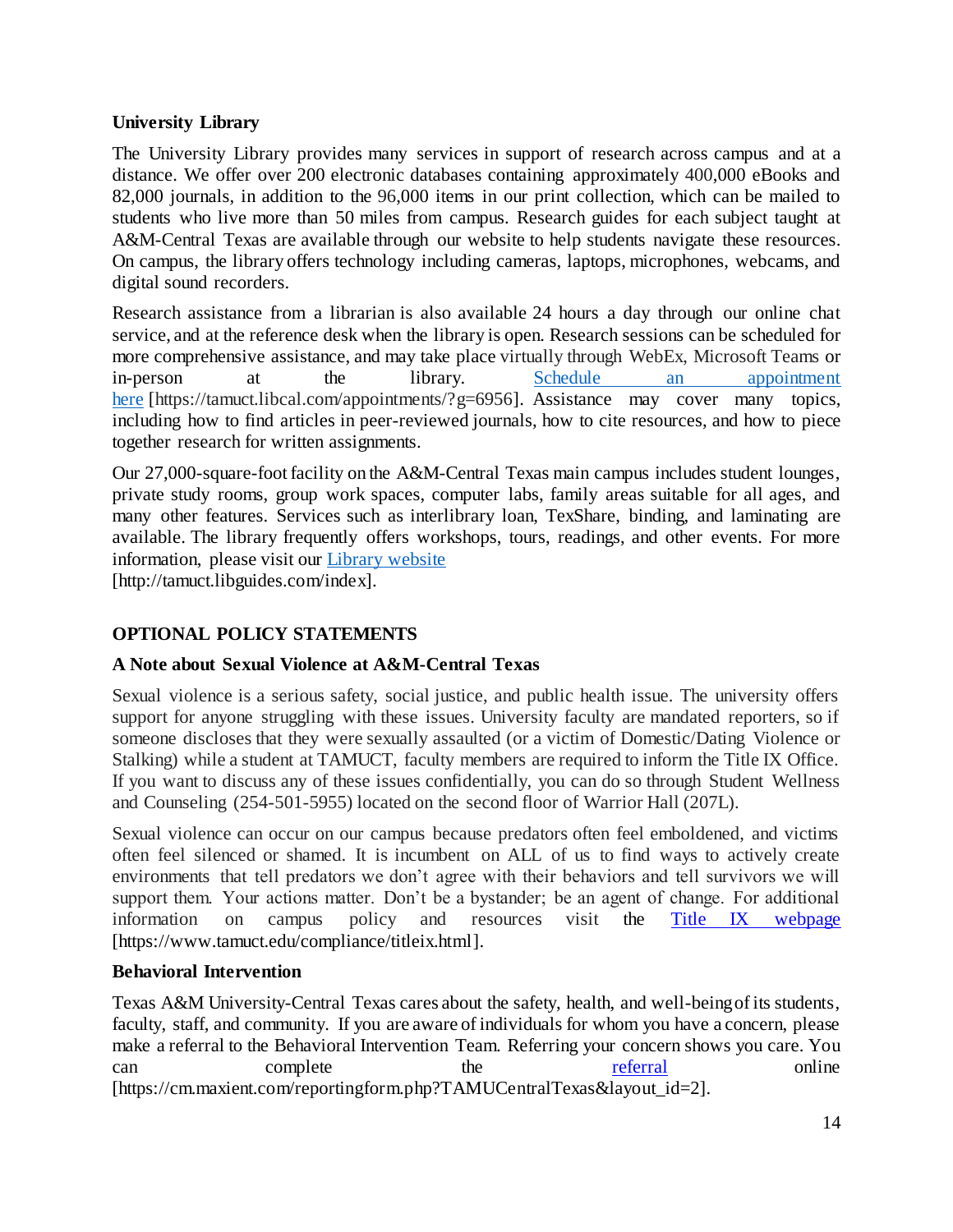Anonymous referrals are accepted. Please see the **Behavioral Intervention Team website for more** information [https://www.tamuct.edu/bit]. If a person's behavior poses an imminent threat to you or another, contact 911 or A&M-Central Texas University Police at 254-501-5805.

## **INSTRUCTOR POLICIES**

Following are some of the instructor related policies. Students are required to follow them over the entire course period.

**Class Policy:** Instructor holds the right to change certain policies such as reading schedule, late submissions if the instructor feels it is necessary or beneficial for the class.

**Late submissions:** The instructor will not accept late submissions under any circumstances without appropriate documentation.

**Emergency situation:** It is the responsibility of the student to work with professor for assignment submissions under emergency. The student need to contact the professor as soon as possible, i.e., within 15 days of emergency. The professor will not accept any reasoning for non-submission after 15 days of emergency. If the student fails to complete 30% of the course without notifying the professor, then the instructor will not accept any makeups or resubmissions. In that case, the student needs to either drop the course or receive the overall earned grade.

**Academic Integrity:** If the student violates any academic integrity (that include, but not limited to cheating on an examination or other academic work, plagiarism and improper citation of sources, using another student's work, collusion, and the abuse of resource materials), the stude nt will receive the following penalty:

1<sup>st</sup> Offense: One downgrade and the student has to write a 1500 word paper on academic integrity. The due date for the submission of the paper will be 3 weeks from the day of realization of violation of academic integrity by the student.

2<sup>nd</sup> Offense: The student will receive failing grade.

## **Note 9: Under both offenses mentioned above, the student will be reported to university's Office of Student Conduct.**

**Communication policy:** Students are expected to have read the course content at least once before communicating with the professor for doubts. The faculty will not be able to teach the entire course or chapter content during the communications. Faculty can help students with the doubts, but not with the entire topic.

**Netiquette:** Online communication is a very critical component of any online environment, and in this course, you are expected to conduct yourself in the same respectful manner that would be followed in a face-to-face course. Be sure to abide by the following guidelines when participating in the various methods of communication with instructors and classmates: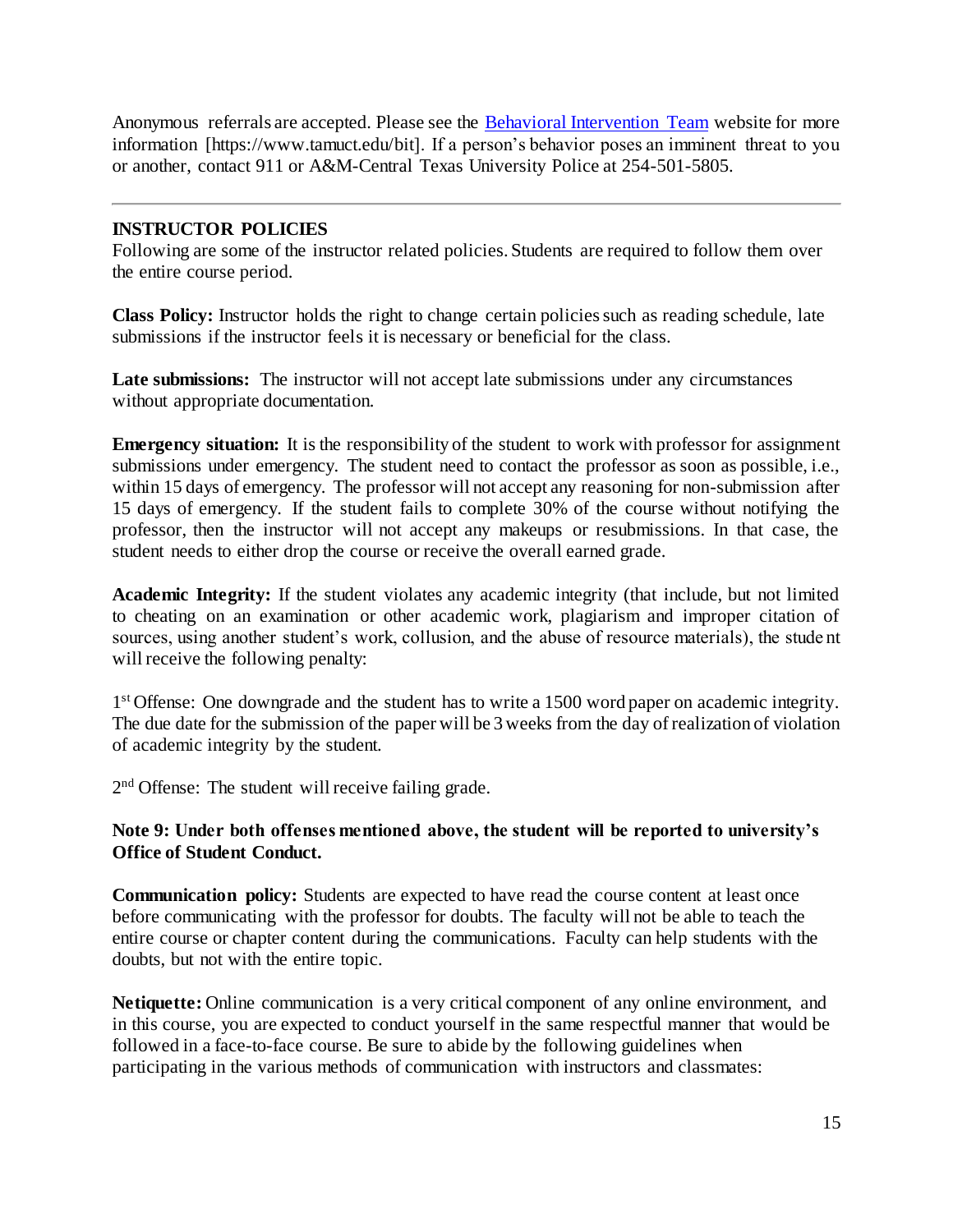- Think your response through before responding. Before you submit your comments, proofread your comments to prevent any misunderstandings from occurring.
- Do not capitalize everything. Capital letters may be used for the occasional EMPHASIS, but avoid typing completely in capital letters AS IT MAY APPEAR AS THOUGH YOU'RE SHOUTING!
- Keep conversations clean from foul language. The online course is an environment for positive feedback and productive dialogue. Profanity will not be tolerated.
- Use correct spelling and proper grammar. Keep your responses on topic and concise. Do not write long responses, for it will not likely be read or take up too much of another person's time.
- Do not ramble. You are not the only person behind a keyboard. Be mindful of others' feelings and treat them with the same respect that everyone deserves.
- Communicate respectfully.

In this course, you are also expected to abide by the University's student code of conduct and the policies on classroom. View the University's Student Code of Conduct online (https://www.tamuct.edu/student-affairs/student-conduct.html). Visit the Office of Student Conduct Website here. [\(https://www.tamuct.edu/student-affairs/student-conduct.html\)](https://www.tamuct.edu/student-affairs/student-conduct.html)

# **Copyright Notice**

Students should assume that all course material is copyrighted by the respective author(s). Reproduction of course material is prohibited without consent by the author and/or course instructor. Violation of copyright is against the law and Texas A&M University-Central Texas' Code of Academic Honesty. All alleged violations will be reported to the Office of Student Conduct.

Copyright. (*2022*) by (*Vinay Gonela*) at Texas A&M University-Central Texas, (*College of Business Administration*); 1001 Leadership Place, Killeen, TX 76549; 254-501-5846; (*[vinay.gonela@tamuct.edu](mailto:vinay.gonela@tamuct.edu)*)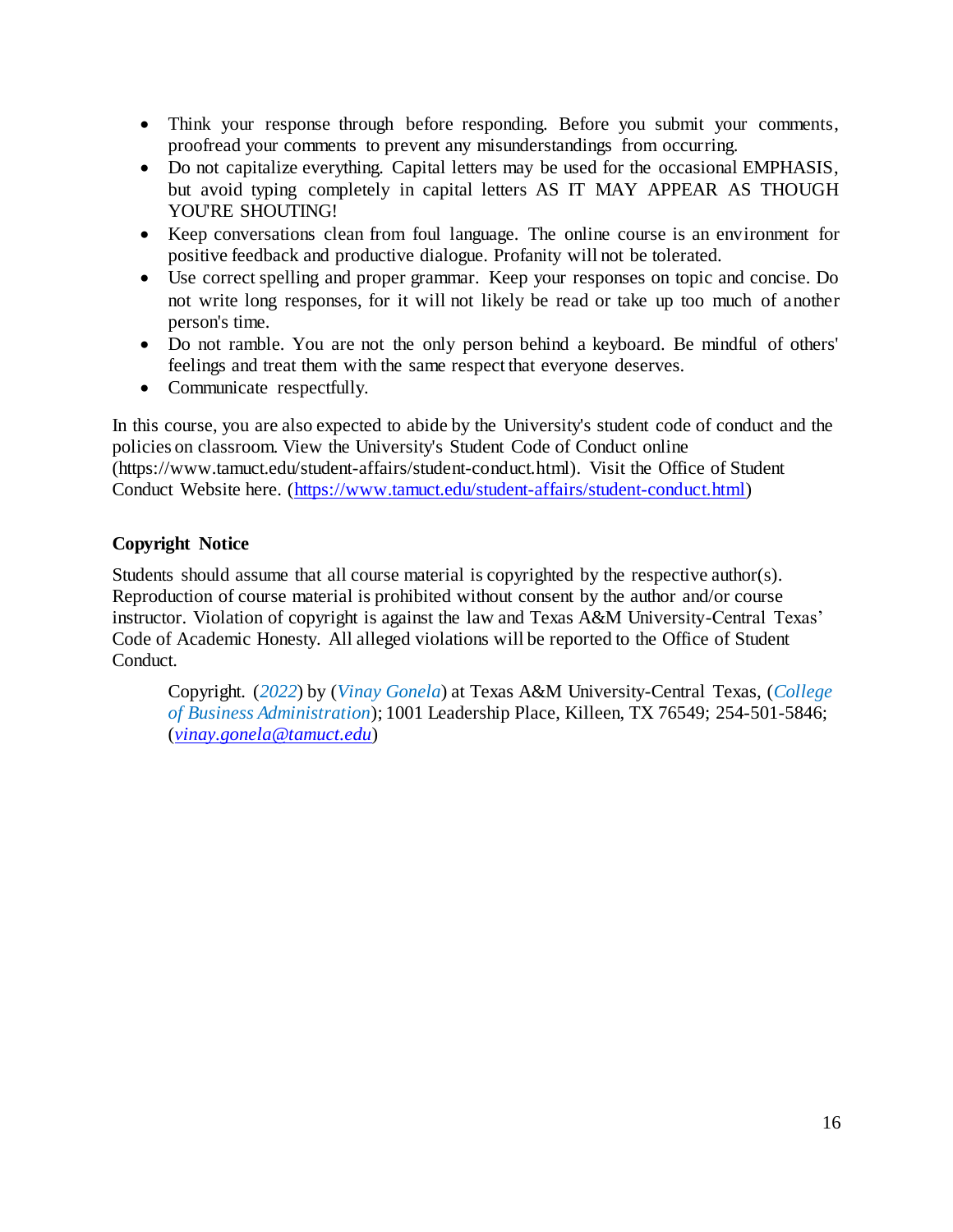# **Rubric for essay questions \*Note: This rubric will be used for essay questions in assignments, and Exams**

| <b>Criteria</b>             | No work<br>$(0\%)$       | <b>Missing work</b><br>(25%)                                                                             | <b>Needs improvement</b><br>$(50\%)$                                                                                                   | <b>Met Expectations</b><br>(75%)                                                                                      | <b>Exceeds expectation</b><br>$(100\%)$                                                             |
|-----------------------------|--------------------------|----------------------------------------------------------------------------------------------------------|----------------------------------------------------------------------------------------------------------------------------------------|-----------------------------------------------------------------------------------------------------------------------|-----------------------------------------------------------------------------------------------------|
| Evidence/Content<br>65%     | Work is not<br>submitted | The answer has several<br>errors in both<br>conceptual level<br>(textbook) and<br>communication clarity. | The answer contains<br>one or two basic<br>facts that are correct<br>(textbook), but may<br>also have incorrect<br>statements as well. | The answer contains.<br>most $(75%)$ of the<br>points that needed to<br>be included.                                  | The answer contains the<br>main points and<br>provides comprehensive<br>understanding.              |
| Writing<br>mechanics<br>35% | Work is not<br>submitted | Writing mechanics are<br>a major issue.                                                                  | Problems with<br>length, format,<br>grammar, spelling,<br>originality, or<br>citations.                                                | Only minor problems<br>with length, format,<br>grammar or spelling,<br>or citations. No<br>issues with<br>originality | No problems with<br>length, format, grammar<br>or spelling, originality,<br>or citations if needed. |